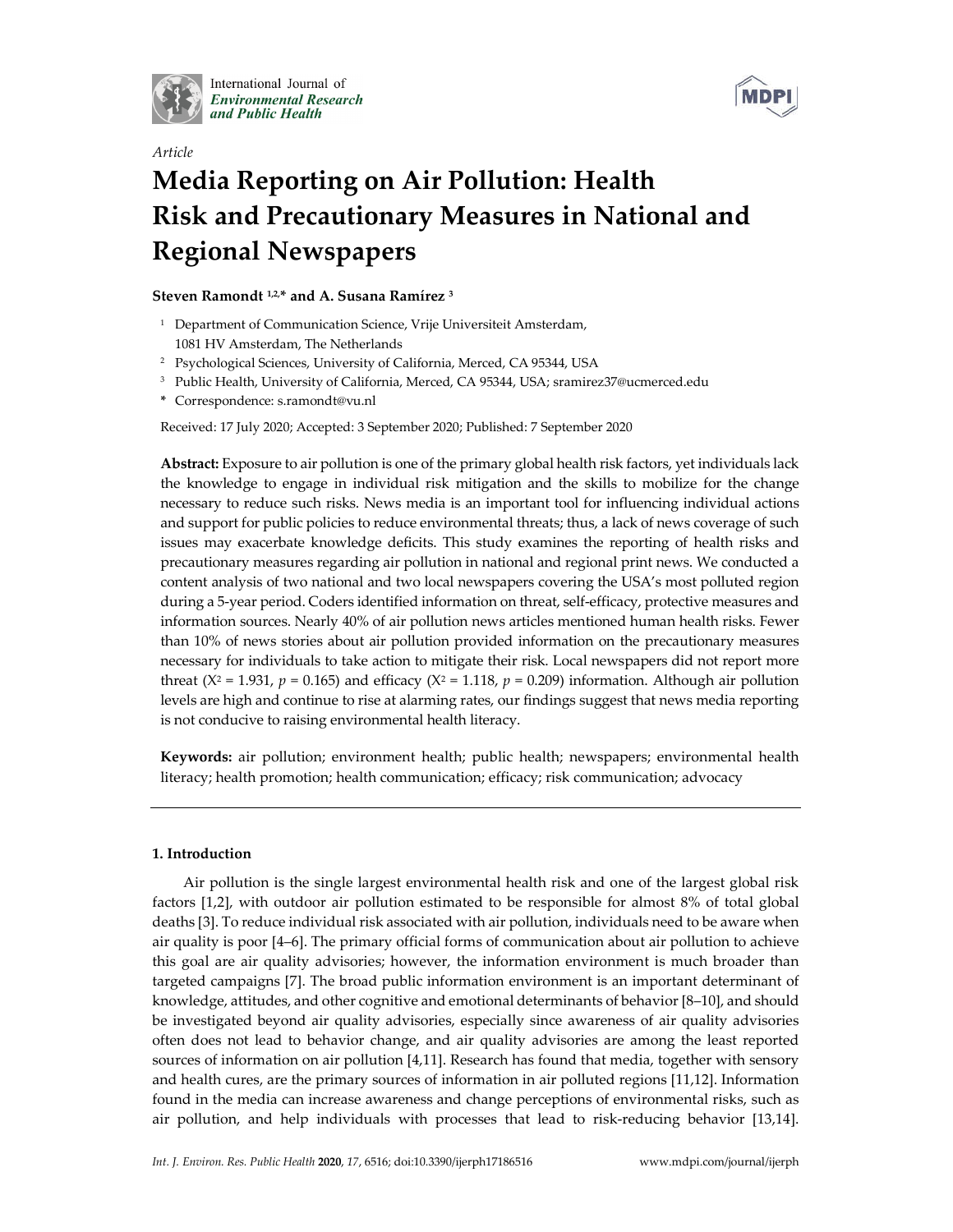Moreover, consistent with an ecological approach to health [2], recent research in environmental health literacy argues that messaging must move beyond exclusively focusing on individual behavior change to include strategies that empower individuals to mobilize for the control of environmental exposures [15–17]. Media influences which issues the public are exposed to and thereby sets the public agenda [18]. Agenda-setting research has furthermore shown that news coverage plays a role in shaping public opinion and the local policy agenda, and that this role is more prominent for locallevel news [19].

The current research explores how air pollution is covered in news media in accordance with Wardman's [20] instrumental imperative. We examine risk communication as a resource to change behavior in accordance with recommendations from health officials during episodes of poor air quality [21]. To investigate how messages can change individual behavior, we utilized the extended parallel process model (EPPM) [22]. The EPPM is commonly used to explain how individuals process health messages, and proposes that for an individual to accept a message and change their behavior, two appraisal steps are necessary. First, an individual needs to perceive a threat to themselves that warrants action, and second an individual needs to perceive themselves as able to avert the threat [22]. For an individual to rake risk-reducing action, they need to know about both the risk and effective actions they can take to reduce risk. We therefore conducted a content analysis of newspapers, and examined how individuals might process media messages by analyzing how much health risk (threat) and precautionary measures (efficacy information) information air pollution coverage contains. The effective precautionary measures individuals can take to reduce risk from outdoor air pollution include the following: staying indoors, limiting physical activity, or using air filters to clean indoor air during severe air pollution days [6]. However, it is important to note that while risk reduction is desirable, complete reduction of risk is implausible. In addition, precautionary measures can have downsides, including increasing air pollution risk. For example, some air filter cleaners produce ozone, acerbating air pollution risk [23]. Moreover, indoor air pollution can also be a major risk to public health, especially in developing countries [24]. In addition to examining health risks and information about precautionary measures, we examined the potential influence of journalists' information sources on the framing of air pollution. The manner in which issues are presented or framed in the media affects the perceptions of the public [25]. Media coverage of environmental issues has been critiqued for lacking substance, adequate coverage and potential solutions [26,27]. The choice of source for a story influences how a story is framed, the substance that is included, and which solutions are provided [28].

National news was compared with local news from California's San Joaquin Valley (SJV). The SJV is a rural and economically disadvantaged region that lacks resources and access to address environmental and public health threats [29,30]. Moreover, this region is one of the worst air polluted areas in the US [31]. Latino, low-income and less-educated populations—which are overrepresented in the SJV—have less access to health information [32,33]. For minorities that suffer from this lack of access, news media is the primary and most trusted source of health information [34]. News media, especially local news media, may be a particularly important source of information for residents of the SJV, since the lack of resources and the geographically-dispersed nature of rural areas such as the SJV make it hard to reach the population through other channels.

According to Ropeik and Slovic [35], effective risk communication requires more than merely the sending of the message; factors that shape individuals' risk perceptions should also be taken into account. By assessing which essential risk-reducing information is missing in newspaper coverage, and which messages individuals are exposed to, health promotion efforts can be tailored, creating more effective campaigns. Consistent with prior content analyses of environmental risks [36,37], we hypothesized that (1) newspapers are more likely to report information about threats to health compared to efficacy information to reduce individual health risk. Due to the impact air pollution has on the SJV and the concerns it raises with its residents [38,39], we expected local newspapers to focus more on reporting about air pollution and reducing the adverse effects of air pollution. Therefore, we hypothesize that (2) local newspapers are more likely, compared to national newspapers, to report on the threat of air pollution to health, (3) local newspapers are more likely,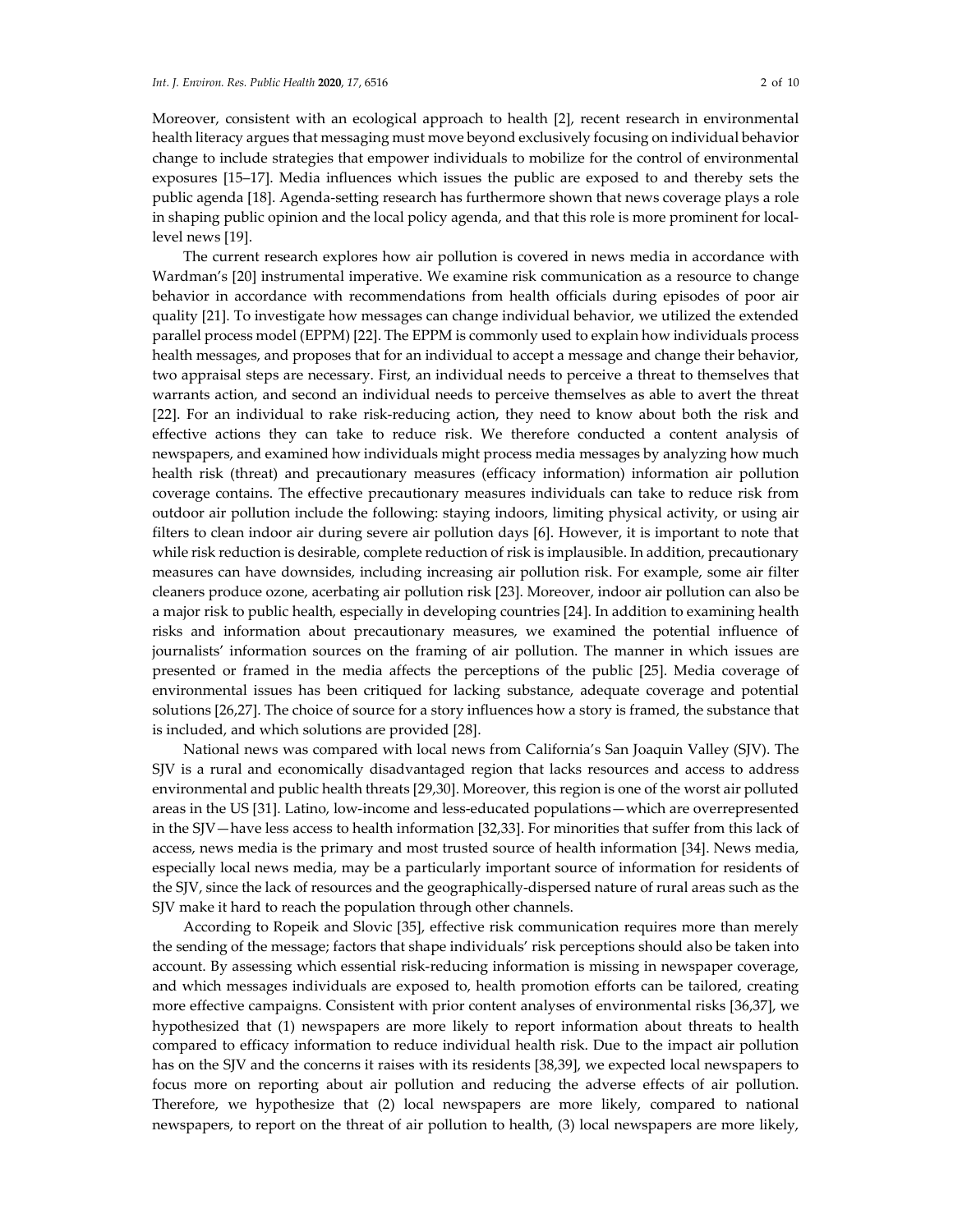compared to national newspapers, to provide efficacy information about precautionary measures individuals can take to reduce the risks of air pollution, and (4) local newspapers are more likely, compared to national newspapers, to report on three precautionary outdoor air pollution measures: staying indoors, limiting physical activity, and using air filters [6].

# **2. Materials and Methods**

#### *2.1. Study Sample*

Two national newspapers, the New York Times and the Washington Post, were selected to represent the national-level discourse on air pollution in the media. Two newspapers from the SJV, the Fresno Bee and the Bakersfield Californian, represented local news about air pollution. The New York Times and the Washington Post have high circulation and influential status and are considered to be agenda setters for other media outlets in the US [18]. Both the Fresno Bee and the Bakersfield Californian are among the highest circulating papers in California's air polluted San Joaquin Valley, and are the hometown papers of the two most polluted cities in the US [31].

# *2.2. News Coverage Selection*

The data for this study were news stories about air pollution published in the four newspapers during the five-year period 2011–2015. News stories were obtained from the Lexis-Nexis database for the two national newspapers and the Newsbank World News database for the two local newspapers. Following procedures described by Stryker and colleagues [40], a search term was constructed. News stories about air pollution were operationalized as needing to include air pollution content in the title and/or first three paragraphs. The following search term was used to collect the sample: ATLEAST1 (air quality or air pollution) AND (air pollution or air quality or clean air or dirty air or polluted air or smok! or fume! or cloud or gas! or exhaust! or vapor or inhale! or breathe! or respir! or emission! or smog or ozone) in any of the first three paragraphs (HLEAD was used in Lexis-Nexis to automate this process). To keep our sample size manageable while obtaining an accurate estimate of the population, a constructed week sampling approach was used. Constructed week sampling is a stratified random sampling technique that is preferred to simple random sampling as it accounts for variation of news content over a seven-day news week [41]. The current study sampled 6 constructed weeks for each of the five years in which news stories (both national as well as local) were collected, for a total of 30 constructed weeks, yielding a total of 276 articles.

## *2.3. Measures*

We measured threat, efficacy information and information sources. All measures were dichotomous items. **S**tories were coded as a threat if an article included any information about air pollution being adverse to health. Efficacy was coded if the article included *any* information about precautionary measures an individual can take to the reduce risks of air pollution. The coding of efficacy information included an additional stage. If an article included efficacy information, the nature of the efficacy information was investigated to see if the efficacy information included any of the effective precautionary measures individuals can take—staying indoors, limiting physical activity, or using air filters to clean indoor air during severe air pollution days [6]. To examine which sources were utilized in the articles about air pollution, 5 types of sources were coded. The source typology was based on work by Brossard and colleagues [42] and included academics and scientists, non-expert/citizen, business/industry groups, governmental sources and health, and environmental advocacy groups. All articles were analyzed to see if any of these sources were utilized. It was possible to code for multiple sources per article**.**

Once the coding instrument was developed, two coders were randomly assigned three sections (*n* = 109, 39.5% of total sample) to code. Cohen's kappa showed substantial agreement (mean k = 0.68) [43]. The initial interrater reliability was below the threshold set a priori  $(k < 0.7)$  for three codes classifying cited sources: "non-expert/citizen sources", "business/industry groups" and "health and advocacy groups". To achieve a higher level of reliability, the two coders double coded all articles for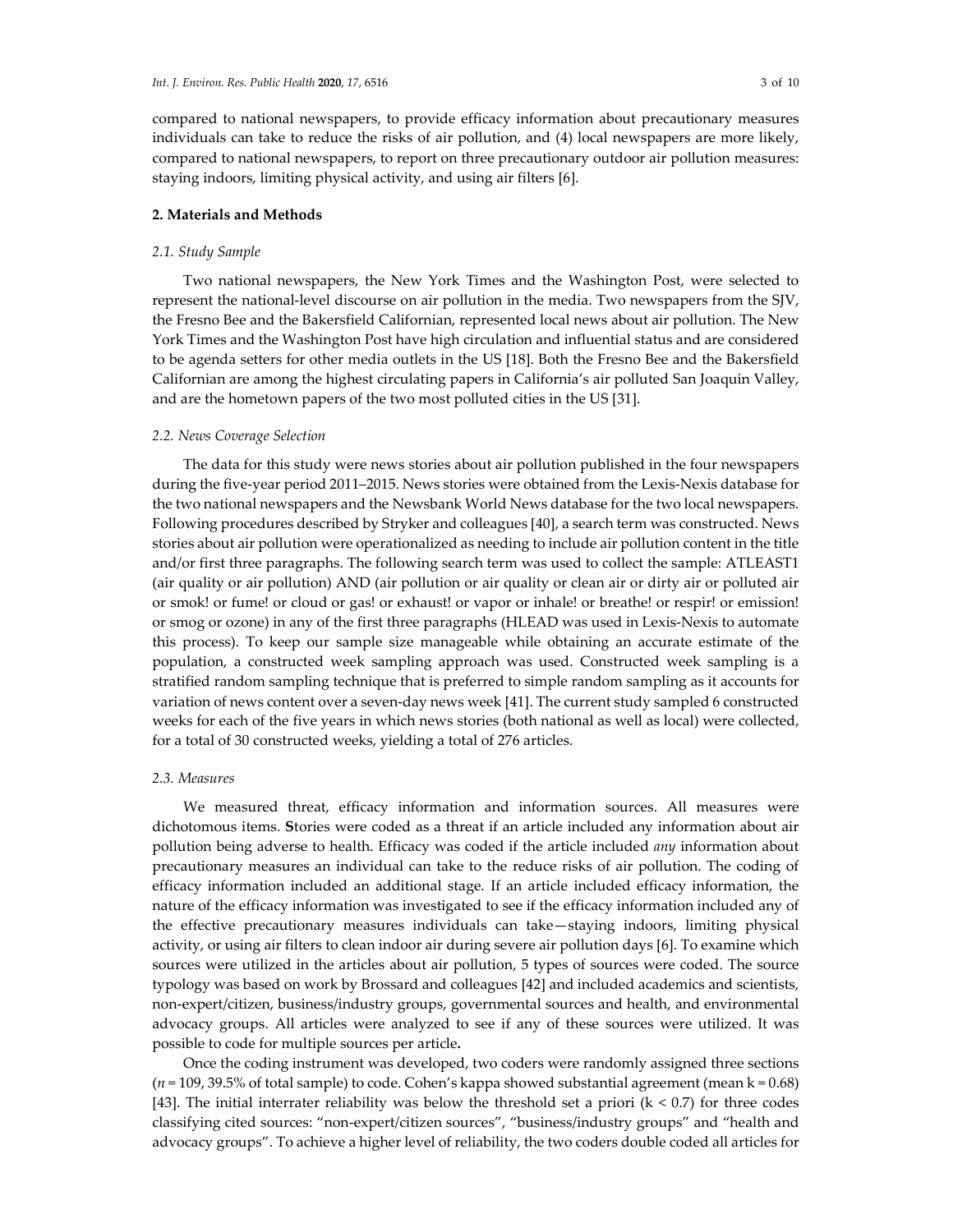these codes and conducted consensus meetings afterward. As a result, the final average Cohen's kappa increased to a high agreement (mean  $k = 0.85$ ) [43]. The remaining years of air pollution news articles were randomly distributed and coded independently by the two coders.

## *2.4. Data Analysis*

To compare differences between local and national newspapers, chi-square independence tests were conducted. A Fisher's exact test was used in case the expected cell count was less than 5. All descriptive statistics, reliability and chi-square tests were performed with IBM SPSS Statistics 24.0.

# **3. Results**

A total of 276 articles met our selection criteria and were read and analyzed; this included 162 national newspaper articles and 114 local newspaper articles. The New York Times ( $n = 98$ ) accounted for the majority of the coverage, followed by the Washington Post ( $n = 64$ ), the Bakersfield Californian  $(n = 61)$  and the Fresno Bee  $(n = 53)$ . There was no significant difference in the number of articles reporting on air pollution between local and national newspapers ( $X^2 = 3.732$ ,  $p = 0.053$ ).

# *3.1. Threat and Efficacy*

Threat information (39.9%) was reported more frequently than efficacy information (7.6%) in the combined sample (X<sup>2</sup> = 34.626, *p* = 0.001). Threat was reported more frequently compared to efficacy in both local newspapers (*Χ*<sup>2</sup> = 15.039, *p* < 0.001) and national newspapers (*Χ*<sup>2</sup> = 18.935, *p* < 0.001). No newspaper reported efficacy information without reporting threat information (Figure 1).



**Figure 1.** Threat and efficacy information per newspaper.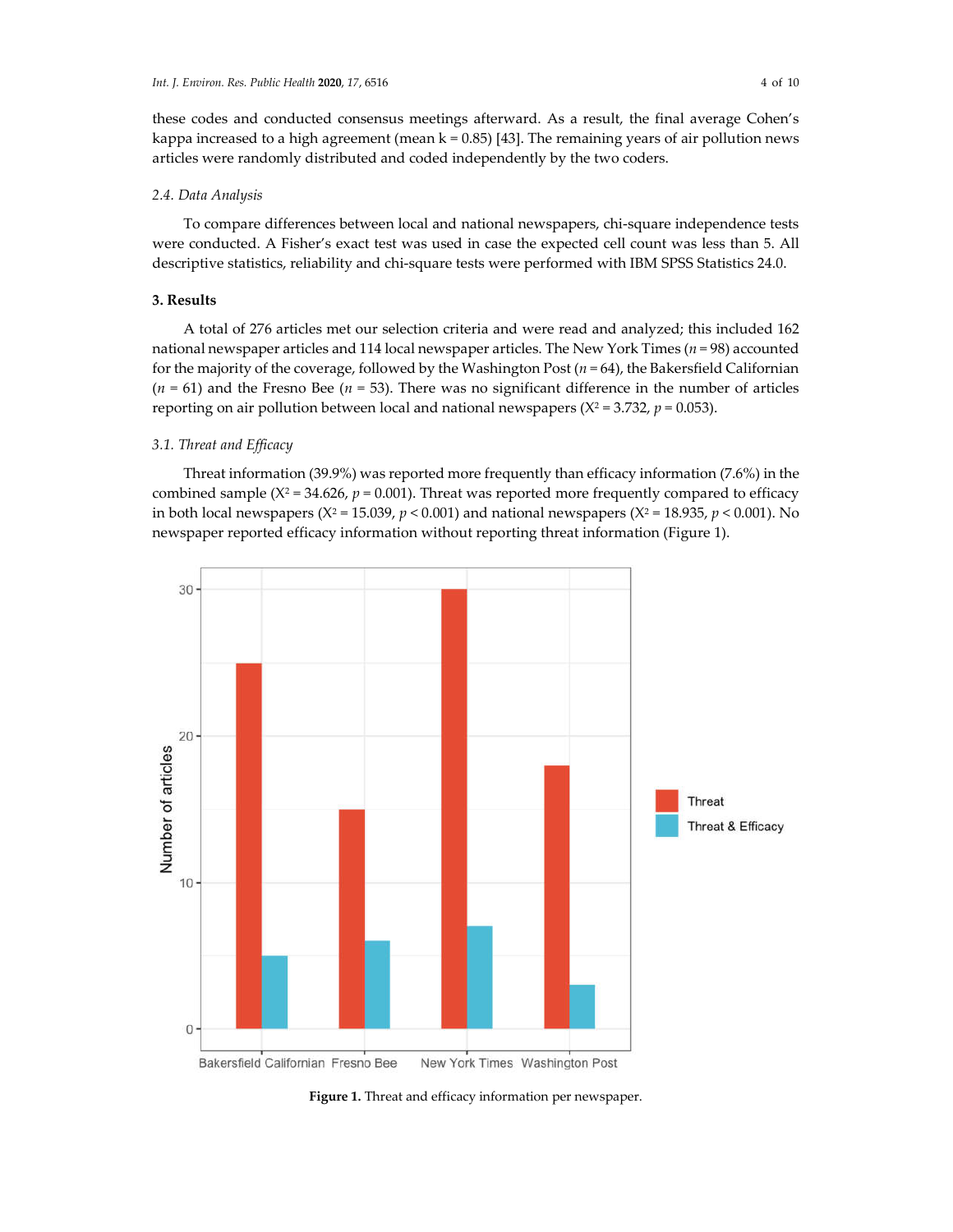Table 1 compares threat and efficacy information for local and national newspapers. When comparing local newspapers with national newspapers, local newspapers reported more threat information (44.7%) compared to national newspapers (36.4%). However, this difference was not statistically significant ( $X^2 = 1.931$ ,  $p = 0.165$ ). Similarly, no significant difference ( $X^2 = 1.118$ ,  $p = 0.209$ ) was found for the reporting of efficacy information in local newspapers (13.0%) compared to national newspapers (9.6%). When reporting recommended efficacy information, no significant differences were found for the individual risk-reducing behaviors "stay indoors" (X<sup>2</sup> = 0.885, *p* = 0.347) or "use of air filters" ( $X^2 = 0.953$ ,  $p = 0.652$ ). However, local newspapers did report more on "limiting physical activity" compared to national newspapers ( $X^2 = 5.105$ ,  $p = 0.036$ ).

|                           | Total $(n = 276)$ | Local $(n = 114)$ | National ( $n = 162$ ) |
|---------------------------|-------------------|-------------------|------------------------|
| Threat                    | 110 (39.9%)       | 51 (44.7%)        | 59 (36.4%)             |
| Efficacy                  | $21(7.6\%)$       | $11(9.6\%)$       | $10(6.2\%)$            |
| Stay indoors              | 13 (4.7%)         | $7(6.1\%)$        | $6(3.7\%)$             |
| Limit physical activity * | $9(3.3\%)$        | $7(6.1\%)$        | $2(1.2\%)$             |
| Use air filter            | $5(1.8\%)$        | $1(0.9\%)$        | $4(2.5\%)$             |

**Table 1.** Threat and efficacy information in news coverage of air pollution.

\* Significant difference in amount of efficacy information about limiting physical activity between local and national newspapers, *p* < 0.05.

## *3.2. Information Sources*

Reporters primarily used governmental sources, followed by business/industry groups, health and environmental advocacy groups, academics and scientist, and non-expert/citizen sources (Figure 2).



**Figure 2.** Sources utilized in local and national newspaper articles about air pollution.

A similar order was found for national newspapers. Local newspapers also used governmental sources primarily, followed by business/industry sources and health and environmental advocacy groups. However, they used more non-expert citizen sources compared to academic sources.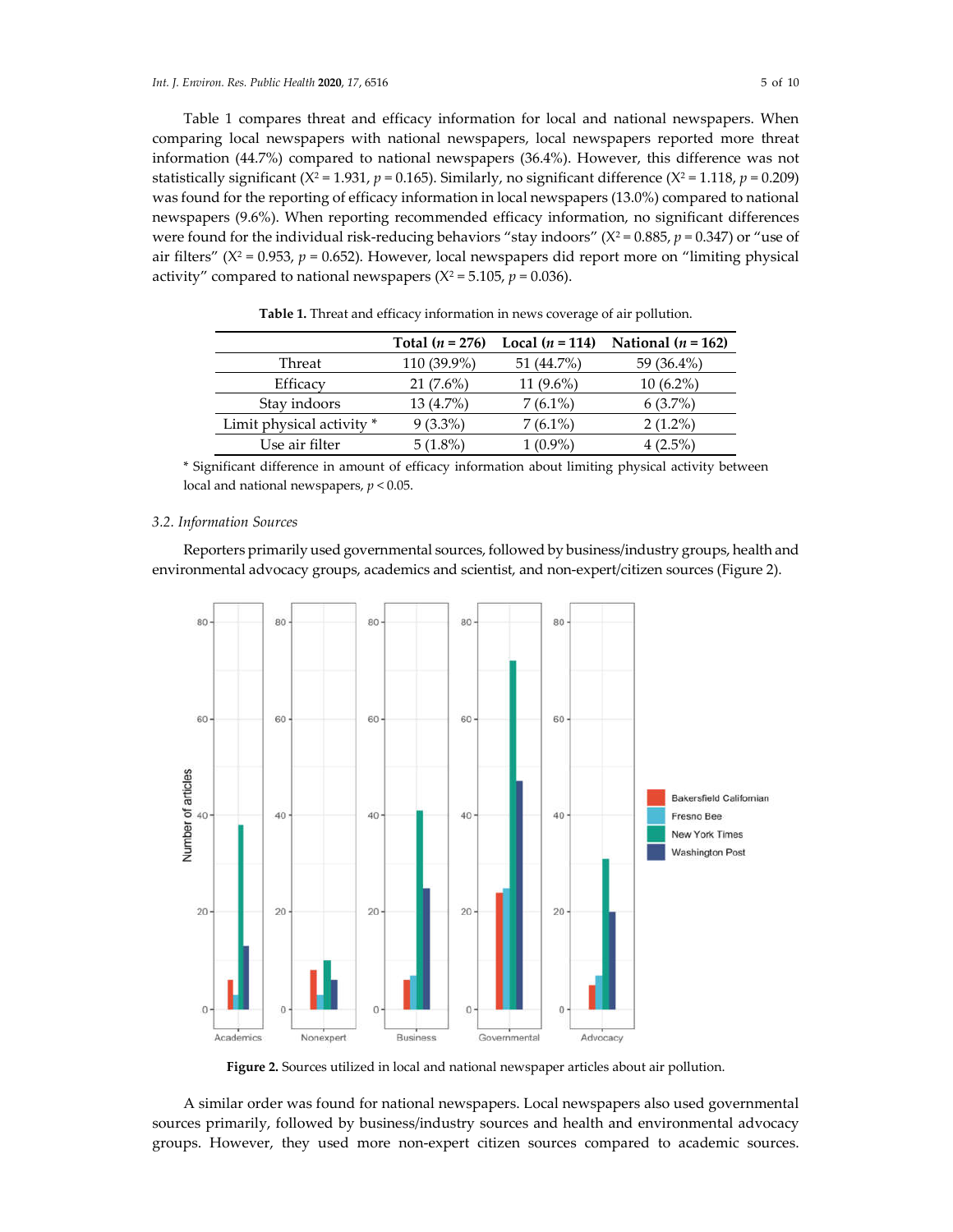National newspapers used disproportionally more information sources in their articles compared to local newspapers. As can be seen in Table 2, national newspapers utilized significantly more academic and scientific sources ( $X^2 = 21.881$ ,  $p < 0.001$ ), business/industry groups ( $X^2 = 28.189$ ,  $p <$ 0.001), governmental sources ( $X^2 = 26.089$ ,  $p < 0.001$ ) and health and environmental advocacy groups  $(X^2 = 16.680, p < 0.001)$ . No significant differences were found in the uses of non-experts/citizens as information sources by reporters ( $X^2 = 0.004$ ,  $p = 0.950$ ).

| Sources                                    | Total $(n = 276)$ | <b>Local</b> $(n = 114)$ | National ( $n = 162$ ) |
|--------------------------------------------|-------------------|--------------------------|------------------------|
| Academics and scientist sources *          | 60                |                          |                        |
| Non-expert/citizen sources                 |                   |                          |                        |
| Business/industry groups *                 | 70                |                          | hh                     |
| Governmental sources *                     | 168               |                          | 11 Q                   |
| Health and environmental advocacy groups * |                   |                          |                        |

**Table 2.** Information sources cited in news coverage of air pollution.

Note: Each article can have multiple sources. \* Significant difference in sources utilized between local and national newspapers, *p* < 0.05.

## **4. Discussion**

The present study looked at the nature of air pollution reporting in the media, exploring factors in news reporting on air pollution that might affect individual risk-reducing behavior. Similarly to other content analyses analyzing newspaper reporting of other health issues [37,44–46], we found that air pollution stories contained more threat information than efficacy information. It is important that newspapers report about the threat of air pollution to health, as this informs the public on the need for action. However, by not providing any information on what to do to reduce the introduced threat, undesirable side effects can arise. The EPPM [22] posits that when threat information is high and efficacy information is low, individuals will manifest a maladaptive coping response such as denial and avoidance of information [47]. While results can differ for individuals, as individual differences, including prior experiences, culture and personality, influence the appraisal of threat and efficacy [22], our results suggest that current reporting about air pollution in newspapers is not conducive to the promotion of risk-reducing behavior.

This study found that news reporting about air pollution lacked information about effective precautionary measures that individuals can take. Local newspapers in the SJV did not report significantly more about air pollution, threat and efficacy compared to national newspapers, despite being located in one of the worst air polluted areas in the USA, and even though air pollution is a major concern for residents of the valley [38,48]. The results are not entirely surprising, as the relative absence of news stories about air pollution is in line with a recent study analyzing local news reporting about health in the SJV, which also found limited coverage of air pollution [32]. However, the lack of efficacy in local publications is alarming as public information sources in the region have a similar deficiency [17], making it plausible that residents in the SJV have insufficient information available necessary to protect themselves from the adverse effects of air pollution. Public health advocates and health promotion experts must recognize the need to balance the structural causes of poor air quality and the actions individuals and communities can take to reduce air pollution-related morbidity and mortality. It is necessary to develop more effective strategies for disseminating information about the health risks of air pollution. National and local news media outlets may be useful partners for such dissemination, as media plays a vital role in the public understanding of environmental risks [49].

Similar to the content analyses of other environmental issues [27,42], both local and national newspapers over-relied on governmental sources. The high reliance on governmental sources is concerning, as they are likely to present established views [27]. Moreover, the high reliance on governmental sources is particularly concerning in the current political climate, as governmental agencies are acting in conflict with their goals. For example, the agency in charge of mitigating air pollution is advocating for relaxation of the Clean Air Act legislation [50]. The relative lack of sources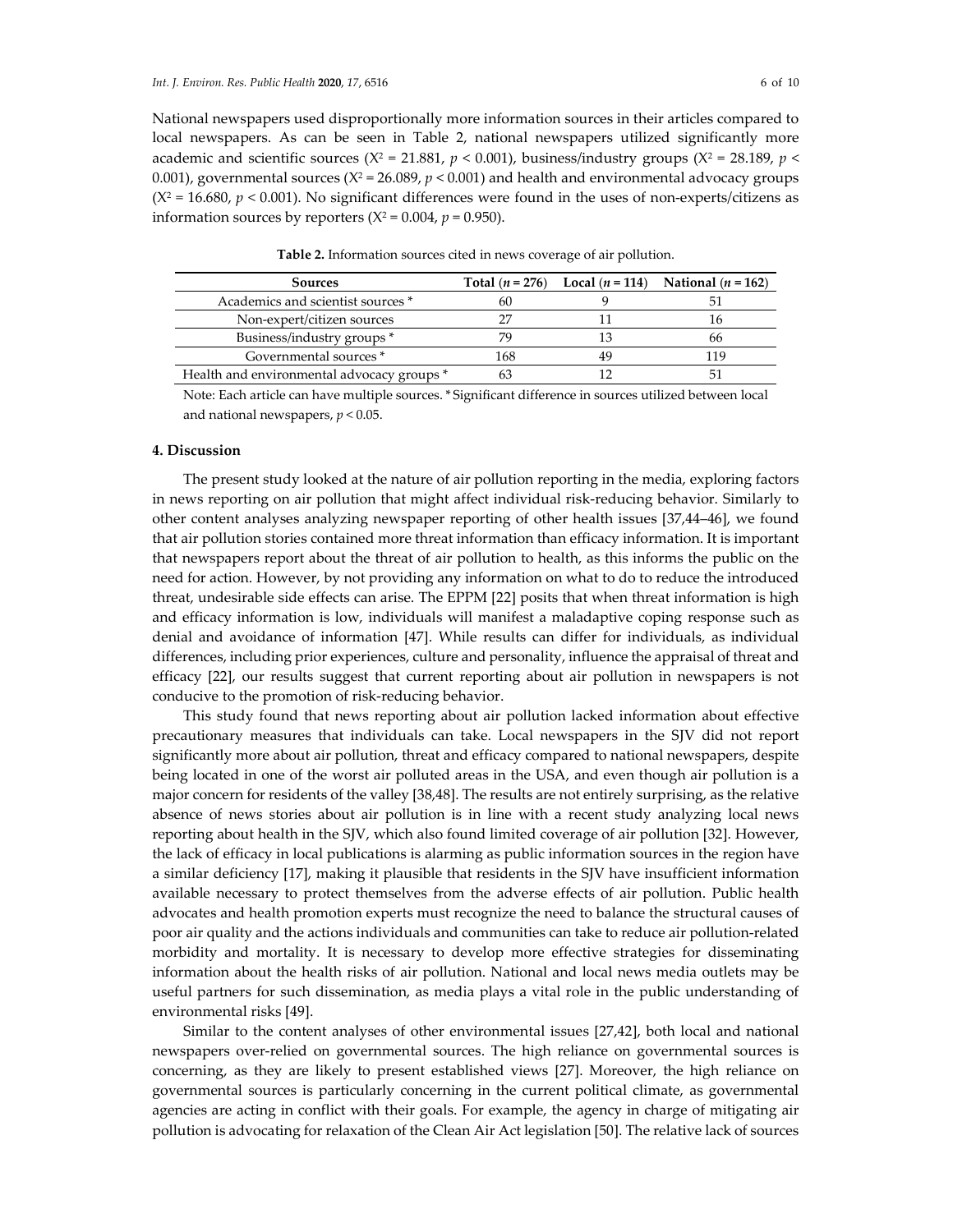that might present unconventional views limits the range of concerns and solutions presented in the news. This has implications for the policy changes necessary to reduce air pollution (health risk). For instance, changes in tobacco policy benefited from the voices of diverse groups and organizations in establishing public perceptions necessary to mobilize change. Collaboration in news media campaigns to increase the attention the media pays to diverse voices is therefore recommended [51]. Non-governmental groups, such as health and environmental groups and academics and scientists, should consider similar tactics to voice their concerns about air pollution. Academic and scientific sources were present in less than a quarter of the articles. The primary reliance of air pollution reporting on sources that might not be impartial and lack expertise might not be conductive to the understanding of air pollution by a general audience. Future studies should investigate if these sources cause environmental health literacy misinformation and misconceptions.

Despite its strengths, this study suffers from some limitations. To begin, only a select number of newspapers were included in the current study. It is possible that a selection of different newspapers would reveal different patterns. Similarly, a selection of different news sources (e.g., online news or broadcast) could show different results. However, we are reasonably confident that this is unlikely, because newspapers—and in particular widespread national newspapers, such as the national newspapers (i.e., *New York Times* and *Washington Post*) utilized in this content analysis—are agendasetters for other media sources [9]. Our coding of threat and efficacy information used simple binary codes. The coding therefore ignores any nuanced tones and implications that potentially exist in the news story. Additionally, coverage patterns could have changed since the time of the study (2011– 2015), as developments, such as the WHO campaign [52] to mobilize people to bring air pollution to safe levels, or the 2016 presidential election and resulting changes at the EPA, could have influenced the coverage. For example, the salient new efforts made by the WHO to convince the public and policymakers of the disastrous effects of air pollution by branding it "the silent killer" might have increased the amount of threat reporting in newspapers. We also did not investigate weather forecasts. Currently, weather reports can communicate threats from air pollution, but do not include behavioral recommendations. Hence, it is possible that the negative coping effects as postulated by the EPPM are more likely to happen. Lastly, our work analyzed air pollution communication using a top-down approach. This risk message model perspective [20], in which the audience passively receives information, is a simplified view of the communication process. While the message components we examined are essential requirements for individual behavior change, future research should take into consideration additional communication factors, including participatory communication components, that are salient for change [21].

#### **5. Conclusions**

The findings of this study suggest that reporting about air pollution in newspapers is not conducive to risk-reducing behavior. Newspapers mostly fail to report on the health impacts air pollution can have. Moreover, there needs to be a better balance between threat and efficacy information—especially effective precautionary measures that individuals can take—in the reporting about air pollution. Given the large impact air pollution has on the SJV, and the impact of local news on public opinion and the local policy agenda, more health-promoting news stories about air pollution would be beneficial. Health promotion efforts should consider the information in the media environment, and develop strategies to enhance the air pollution information environment. Health promotion efforts, such as the breath air campaign by the WHO, might mobilize people into action by increasing the amount of threat information available. However, to neutralize potential undesirable effects, campaigns would do well to provide efficacy information on how to reduce individual risk associated with air pollution. The current reliance on conventional sources of information by journalists might forestall the understanding of complex issues, such as air pollution. Air pollution reporting would benefit from more diverse, expert and impartial sources. News coverage of air pollution consistently misses opportunities to raise environmental health literacy. Health promotion efforts should consider using news media strategically to increase environmental health literacy.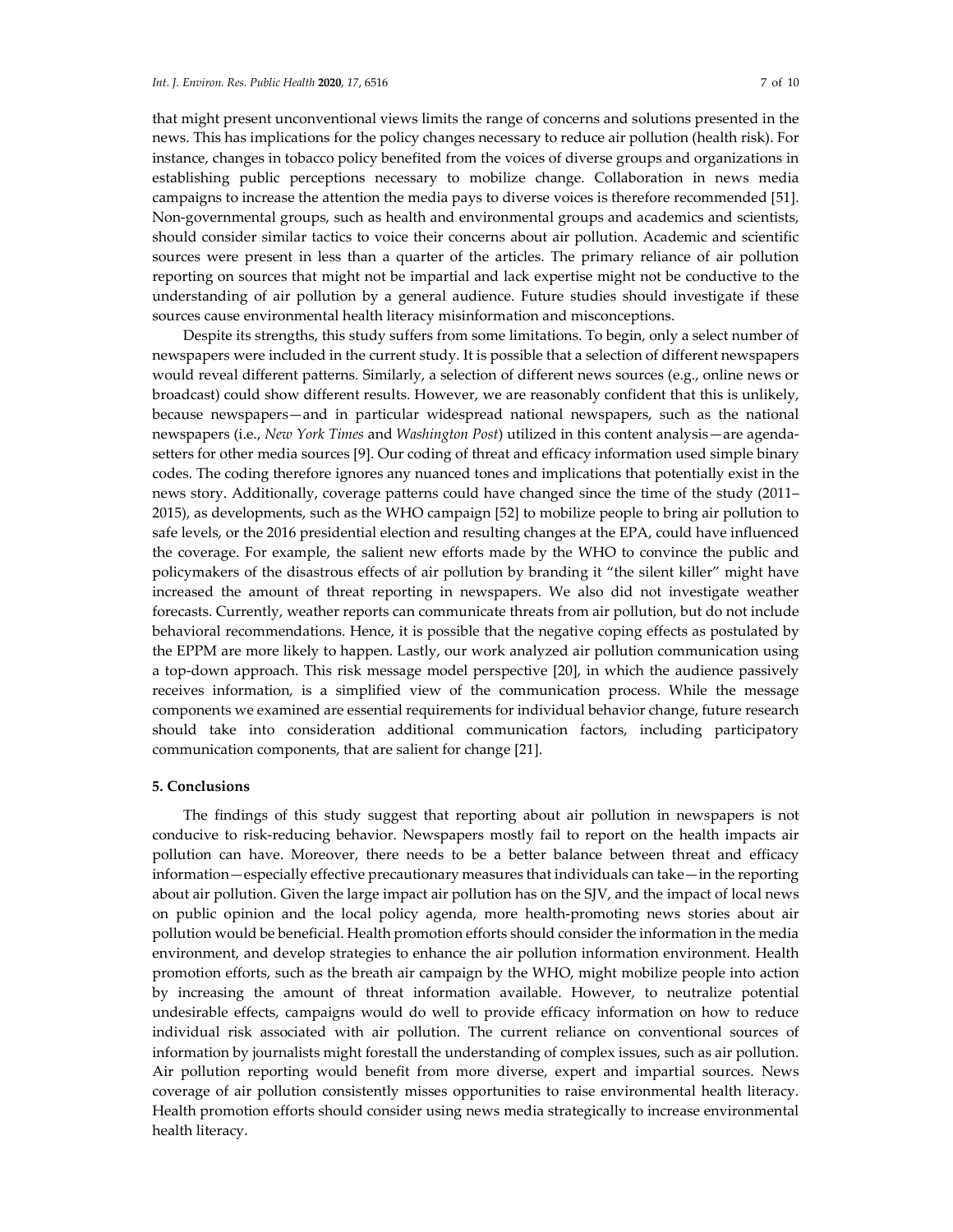**Author Contributions:** Conceptualization, S.R. and A.S.R.; methodology, S.R. and A.S.R.; software, S.R.; formal analysis, S.R.; writing—original draft, S.R.; writing—review and editing, S.R. and A.S.R.; visualization, S.R.; supervision, A.S.R.; funding acquisition, A.S.R.; All authors have read and agreed to the published version of the manuscript.

**Funding:** A.S.R. was supported by the National Institutes of Health through grants P30DK092924 and K01CA190659

**Acknowledgments:** We thank J. Wallander and A.V. Song for their expert advice. We thank Nadia Alazzeh, Jacqueline Diaz, Kimberly Huynh, Natalie Pena Marquez and Yesenia Villa for their coding efforts.

**Conflicts of Interest:** The authors declare no conflict of interest. The funders had no role in the design of the study; in the collection, analyses, or interpretation of data; in the writing of the manuscript, or in the decision to publish the results.

## **References**

- 1. Forouzanfar, M.H.; Alexander, L.; Anderson, H.R.; Bachman, V.F.; Biryukov, S.; Brauer, M.; Burnett, R.; Casey, D.; Coates, M.M.; Cohen, A.; et al. Global, regional, and national comparative risk assessment of 79 behavioural, environmental and occupational, and metabolic risks or clusters of risks in 188 countries, 1990–2013: A systematic analysis for the Global Burden of Disease Study 2013. *Lancet* **2015**, *386*, 2287–2323, doi:10.1016/s0140-6736(15)00128-2.
- 2. Owiti, P.; Fuller, R.; Acosta, N.J.R.; Adeyi, O.; Arnold, R.; Basu, N.; Baldé, A.B.; Bertollini, R.; Bose-O'Reilly, S.; Boufford, J.I.; et al. The Lancet Commission on pollution and health. *Lancet* **2018**, *391*, 462–512, doi:10.1016/s0140-6736(17)32345-0.
- 3. WHO. Mortality and Burden of Disease from Ambient Air Pollution. Available online: https://www.who.int/gho/phe/outdoor\_air\_pollution/burden/en/(accessed on 17 July 2020).
- 4. Borbet, T.C.; Gladson, L.A.; Cromar, K.R. Assessing air quality index awareness and use in Mexico City. *BMC Public Heal.* **2018**, *18*, 538, doi:10.1186/s12889-018-5418-5.
- 5. Cairncross, E.K.; John, J.; Zunckel, M. A novel air pollution index based on the relative risk of daily mortality associated with short-term exposure to common air pollutants. *Atmos. Environ.* **2007**, *41*, 8442– 8454, doi:10.1016/j.atmosenv.2007.07.003.
- 6. Laumbach, R.; Meng, Q.; Kipen, H.M. What can individuals do to reduce personal health risks from air pollution? *J. Thorac. Dis.* 2015, *7*, 96–107.
- 7. Moldovan-Johnson, M.; Tan, A.S.; Hornik, R. Navigating the cancer information environment: The reciprocal relationship between patient-clinician information engagement and information seeking from nonmedical sources. *Heal. Commun.* **2013**, *29*, 974–983, doi:10.1080/10410236.2013.822770.
- 8. Leask, J.; Hooker, C.; King, C. Media coverage of health issues and how to work more effectively with journalists: A qualitative study. *BMC Public Heal.* **2010**, *10*, 535, doi:10.1186/1471-2458-10-535.
- 9. Niederdeppe, J.; Frosch, D.L.; Hornik, R. Cancer News Coverage and Information Seeking. *J. Heal. Commun.* **2008**, *13*, 181–199, doi:10.1080/10810730701854110.
- 10. Viswanath, K. The communications revolution and cancer control. *Nat. Rev. Cancer* **2005**, *5*, 828–835, doi:10.1038/nrc1718.
- 11. Brown, P.; Cameron, L.D.; Cisneros, R.; Cox, R.; Gaab, E.; Gonzalez, M.; Ramondt, S.; Song, A. Latino and Non-Latino Perceptions of the Air Quality in California's San Joaquin Valley. *Int. J. Environ. Res. Public Heal.* **2016**, *13*, 1242, doi:10.3390/ijerph13121242.
- 12. Johnson, B.B. Experience with Urban Air Pollution in Paterson, New Jersey and Implications for Air Pollution Communication. *Risk Anal.* **2011**, *32*, 39–53, doi:10.1111/j.1539-6924.2011.01669.x.
- 13. Mello, S. Media Coverage of Toxic Risks: A Content Analysis of Pediatric Environmental Health Information Available to New and Expecting Mothers. *Heal. Commun.* **2015**, *30*, 1–11, doi:10.1080/10410236.2014.930398.
- 14. Slovic, P. Perception of risk. *Science* **1987**, *236*, 280–285, doi:10.1126/science.3563507.
- 15. Finn, S.; O'Fallon, L. The Emergence of Environmental Health Literacy—From Its Roots to Its Future Potential. *Environ. Heal. Perspect.* **2015**, *125*, 495–501, doi:10.1289/ehp.1409337.
- 16. Gray, K.M. From Content Knowledge to Community Change: A Review of Representations of Environmental Health Literacy. *Int. J. Environ. Res. Public Heal.* **2018**, *15*, 466, doi:10.3390/ijerph15030466.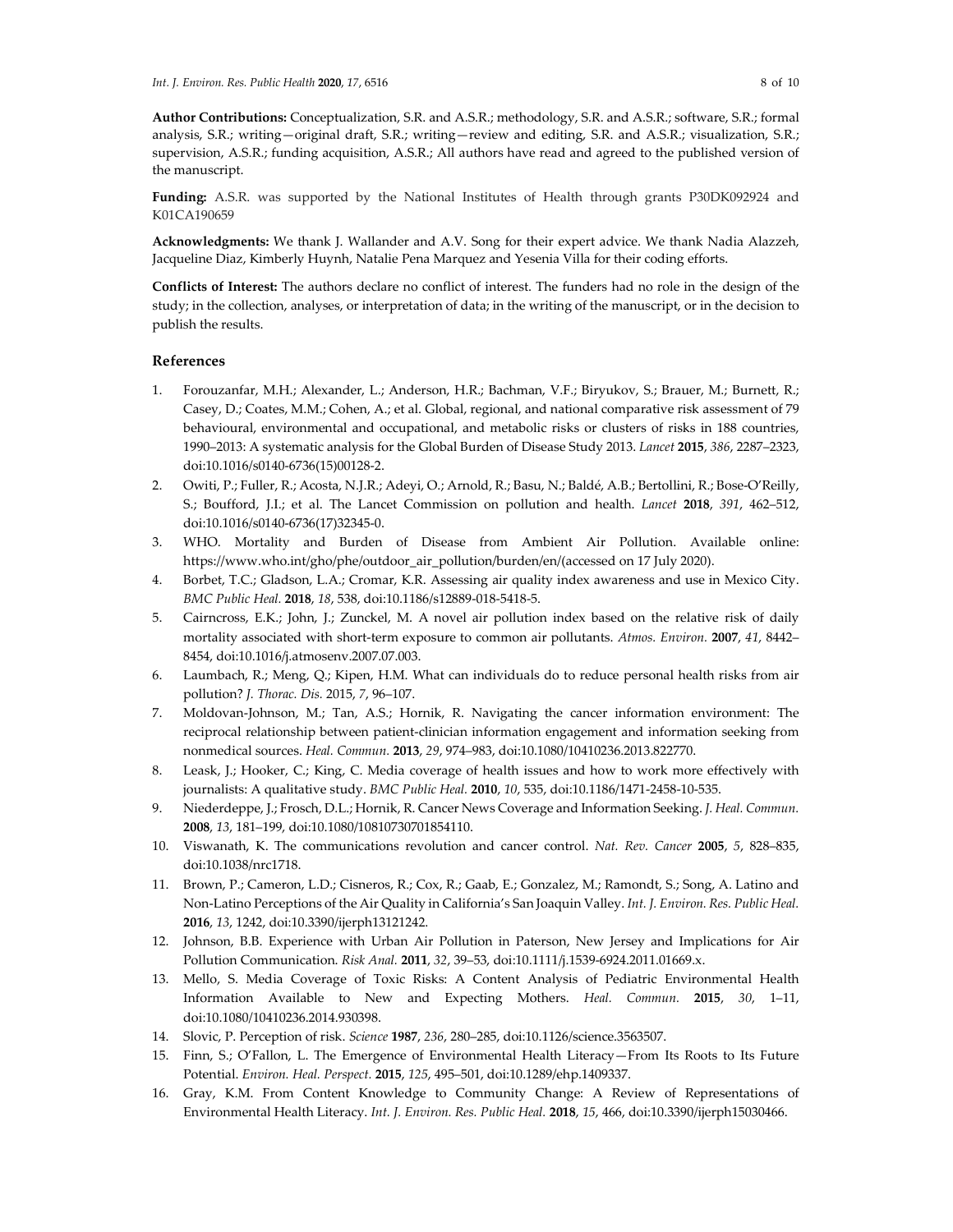- 17. Ramírez, A.S.; Ramondt, S.; Van Bogart, K.; Perez-Zuniga, R. Public Awareness of Air Pollution and Health Threats: Challenges and Opportunities for Communication Strategies to Improve Environmental Health Literacy. *J. Heal. Commun.* **2019**, *24*, 75–83, doi:10.1080/10810730.2019.1574320.
- 18. McCombs, M.E. *Setting the Agenda: The Mass Media and Public Opinion*; Blackwell: Malden, MA, USA, 2004.
- 19. Nagler, R.H.; Bigman, C.A.; Ramanadhan, S.; Ramamurthi, D.; Viswanath, K. Prevalence and Framing of Health Disparities in Local Print News: Implications for Multilevel Interventions to Address Cancer Inequalities. *Cancer Epidemiol. Biomark. Prev.* **2016**, *25*, 603–612, doi:10.1158/1055-9965.EPI-15-1247.
- 20. Wardman, J.K. The Constitution of Risk Communication in Advanced Liberal Societies. *Risk Anal.* **2008**, *28*, 1619–1637, doi:10.1111/j.1539-6924.2008.01108.x.
- 21. Signorino, G.; Beck, E. Risk Perception Survey in Two High-Risk Areas. In *Human Health in Areas with Industrial Contamination*; Mudu, P., Terracini, B., Martuzzi, M., Eds.; World Health Organization—Europe: Copenhagen, Denmark, 2014; pp. 232–245.
- 22. Witte, K. Putting the fear back into fear appeals: The extended parallel process model. *Commun. Monogr.* **1992**, *59*, 329–349, doi:10.1080/03637759209376276.
- 23. Salonen, H.; Salthammer, T.; Morawska, L. Human exposure to ozone in school and office indoor environments. *Environ. Int.* **2018**, *119*, 503–514, doi:10.1016/j.envint.2018.07.012.
- 24. Bruce, N.; Perez-Padilla, R.; Albalak, R. Indoor air pollution in developing countries: A major environmental and public health challenge. *Bull. World Heal. Organ.* **2000**, *78*, 1078–1092.
- 25. Scheufele, D.A.; Shanahan, J.; Kim, S.-H. Who Cares about Local Politics? Media Influences on Local Political Involvement, Issue Awareness, and Attitude Strength. *J. Mass Commun. Q.* **2002**, *79*, 427–444, doi:10.1177/107769900207900211.
- 26. Boykoff, M.T.; Boykoff, J.M. Climate change and journalistic norms: A case-study of US mass-media coverage. *Geoforum* **2007**, *38*, 1190–1204, doi:10.1016/j.geoforum.2007.01.008.
- 27. Zamith, R.; Pinto, J.; Villar, M.E. Constructing Climate Change in the Americas. *Sci. Commun.* **2012**, *35*, 334– 357, doi:10.1177/1075547012457470.
- 28. Liebler, C.M.; Bendix, J. Old-Growth Forests on Network News: News Sources and the Framing of An Environmental Controversy. *J. Mass Commun. Q.* **1996**, *73*, 53–65, doi:10.1177/107769909607300106.
- 29. Abood, M. *San Joaquin Valley Fair Housing and Equity Assessment.* Available online: http://www.frbsf.org/community-development/files/SJV-Fair-Housing-and-Equity-Assessment.pdf (accessed on 4 December 2016).
- 30. Taylor, J.E.; Martin, P.L. The new rural poverty: Central Valley evolving into patchwork of poverty and prosperity. *Calif. Agric.* **2000**, *54*, 26–32, doi:10.3733/ca.v054n01p26.
- 31. American Lung Association. State of the air State of the Air 2019. In *State of the Air*; American Lung Association: Chicago, IL, USA, 2019.
- 32. Ramírez, A.S.; Estrada, E.; Ruiz, A. Mapping the Health Information Landscape in a Rural, Culturally Diverse Region: Implications for Interventions to Reduce Information Inequality. *J. Prim. Prev.* **2017**, *38*, 345–362, doi:10.1007/s10935-017-0466-7.
- 33. Viswanath, K.; Ackerson, L.K. Race, Ethnicity, Language, Social Class, and Health Communication Inequalities: A Nationally-Representative Cross-Sectional Study. *PLoS ONE* **2011**, *6*, e14550, doi:10.1371/journal.pone.0014550.
- 34. Hispanics and Healthcare in the United States: Access, Information and Knowledge. Available online: https://www.pewresearch.org/hispanic/2008/08/13/hispanics-and-health-care-in-the-united-states-accessinformation-and-knowledge/(accessed on 25 August 2020).
- 35. Ropeik, D.; Slovic, P. Risk Communications: A Neglected Tool in Protecting Public Health. *Risk Perspect.* **2003**, *11*, 4.
- 36. Feldman, L.; Hart, P.S.; Milosevic, T. Polarizing news? Representations of threat and efficacy in leading US newspapers' coverage of climate change. *Public Underst. Sci.* **2015**, *26*, 481–497, doi:10.1177/0963662515595348.
- 37. Hart, P.S.; Feldman, L. Threat without Efficacy? Climate Change on U.S. Network News. *Sci. Commun.* **2014**, *36*, 325–351, doi:10.1177/1075547013520239.
- 38. Cisneros, R.; Brown, P.; Cameron, L.; Gaab, E.; Gonzalez, M.; Ramondt, S.; Veloz, D.; Song, A.; Schweizer, D. Understanding Public Views about Air Quality and Air Pollution Sources in the San Joaquin Valley, California. *J. Environ. Public Heal.* **2017**, *2017*, 1–7, doi:10.1155/2017/4535142.